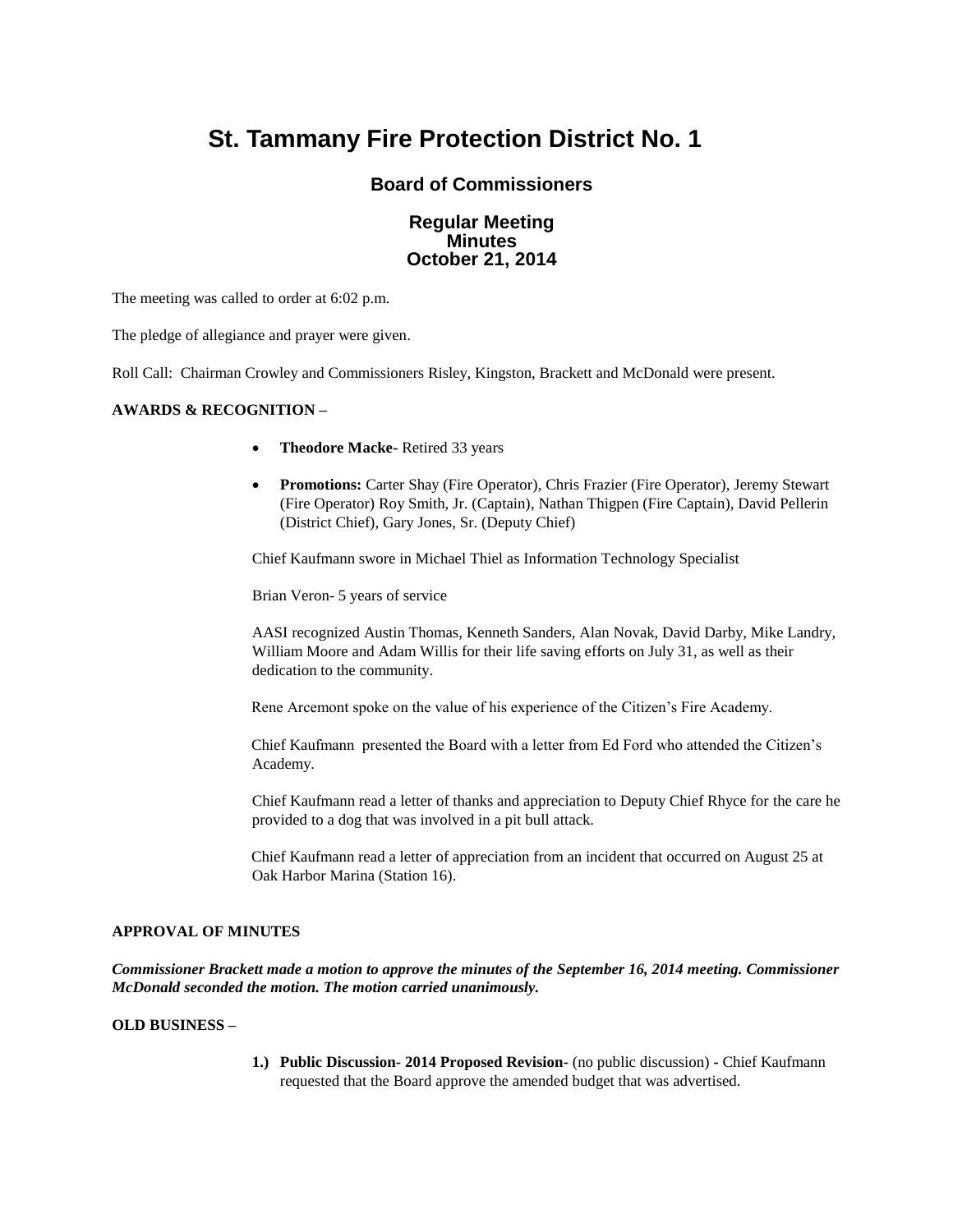- **2.) Vote on 2014 Revised Budget-** (under PMI report)
- **3.) Workshop Dates for 2015 Budget Draft-** Commissioner McDonald stated that he reviewed the 2015 budget with Chief Kaufmann and that the budget was a lot tighter with the money being put where it needed to be. He further stated that he was happy with the budget.

It was determined that there was no a need for workshop; therefore, Chief Kaufmann recommended approval to publish the 2015 budget.

**4.) Discussion on Radio Project-** Chief Kaufmann stated that we received the revised agreement from the Sheriff's Office, which has a fifteen year projection. He stated that there is more money to be spent; however, the payments are lower over the fifteen year period.

Chief Worchel stated that we are moving forward on this project. While we were originally looking at a plateau of \$135,000/year; however, it is now closer to \$125,000. He further stated that the first payment would be made next year, of \$38,500. Chief Kaufmann stated that we have postponed the funding of this project until future years.

## **NEW BUSINESS –**

#### **A) Chief's Report-**

**1.) Placement of Parcel Fee on Ballot –** Mr. Grant Schlueter stated that the resolution being presented this evening was for the renewal of the Parcel Fee and the election to be held on March 28, 2015. The proposition is to continue to levy the Parcel Fee, at the rate of \$39.00, for an additional ten years, beginning with the year 2016. The estimated amount of collections is \$ 1,189,263. This Resolution makes application to the Bond Commission as well as the Parish Council.

Chief Kaufmann advised that the cost to be placed on the ballot is contingent on how many others are on the ballot (shared cost) and \$5,000 was put in the revised budget to get started on the campaign. Additionally, there is \$45,000 in the 2015 budget for "Election Expenses".

*Commissioner Brackett made a motion to adopt Resolution 2014-043, Relating to the Approval to Place on the General Election Ballot the Renewal of the Parcel Fee for District No.1 Commissioner Kingston seconded the motion. The motion carried unanimously.*

*Commissioner Kingston made a motion to adopt Resolution 2014-041, Relating to the Approval to Levy the Parcel Fee on all Taxable Property Shown on the Assessment Roll for 2014. Commissioner Risley seconded the motion. The motion carried unanimously.*

> **2.) Cost Recovery Corp. –** Chief Kaufmann stated that the annual revenues with Cost Recovery Corp. have decreased; however, while at a conference, Chief Worchel met someone, from another company, that offers this type of services. Chief Kaufmann further stated that while there is an increase in the cost, there should be an increase in revenue.

Chief Kaufmann stated that we would like to notify Cost Recovery of our intent not to renew our contract, which will allow us to go out for bids. Chief Worchel stated that the current system is labor intensive on our end. He further stated that the system that he was recently shown pulls the reports from our system and put them into a web portal.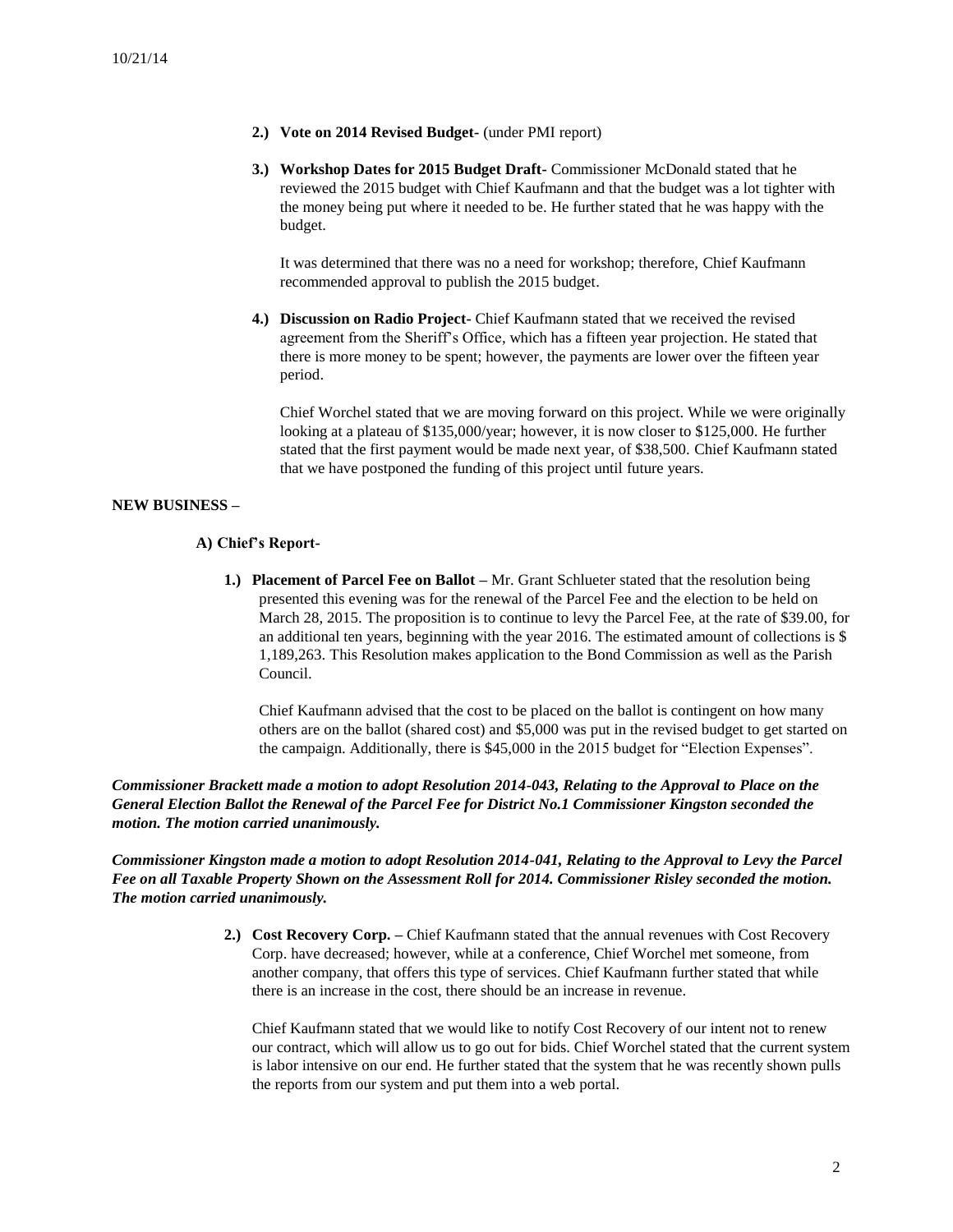- **3.) Public Campaign-** Chief Kaufmann advised that the Citizen's Academy was conducted last month which consisted of a vehicle extrication, confined rescue search, Haz Mat simulation and live burn. Chief Kaufmann stated that on October 30, we will have a Fire Prevention demonstration, at Bayou Woods.
- **4.) Maintenance Report** Chief Kuhn stated that we took possession of the Haz Mat Special Operations Unit; however, it was sent back to Ferrara to correct some issues.

The following apparatus have extensive repairs to be made:

- E-12- impeller replacement
- Ladder 18 leaking cylinders

Chief Kuhn stated that Marc has been consistently busy with maintenance.

 Commissioner McDonald stated that while we are catching maintenance issues quicker, some of the apparatus is old and there is a good possibility that we will need to replace a few apparatus in the near future.

Chief Kaufmann advised that he intends to surplus the old Haz Mat Unit and well as the oldest Reserve Unit that we have.

**5.) General Comments-** Chief Kaufmann advised that Chief Duffaut attended a meeting with the City regarding a mitigation program and there is the possibility of raising some buildings in the Olde Town area. He further stated that we would put Central station on the list for the possibility of obtaining federal funding for the project.

Chief Kaufmann stated that each year, he tries to put Station 18 in service for the holidays; however, we currently have a plan to occupy the temporary housing by Nov.1.

Chief Kaufmann advised that we will pursue land for the relocation of Station 13.

Chief Kaufmann stated that he intends to use the Station 14 plan design (with a few changes) for Station 18, which should expedite the process.

Mr. Ed Ford addressed the Board regarding his experience with the Citizen's Academy.

### *Commissioner McDonald made a motion to accept the Chief's report. Commissioner Kingston seconded the motion. The motion carried unanimously.*

#### **B.) PMI Report**

## **1. Employee Benefits**

- **a.) Open Enrollment: Final Census-** Mr. Waniewski stated that the addition of the HMO plan has given a positive adjustment (approx. \$ 50,000) to the budget.
- **2. Human Resource**
	- **a.) 2014-039: BOC Resolution (Approve 2014 Revised Budget)**

*Commissioner McDonald made a motion to approve Resolution 2014-039, Relating to the Approval of the 2014 Revised Budget for District No.1. Commissioner Brackett seconded the motion. The motion carried unanimously.*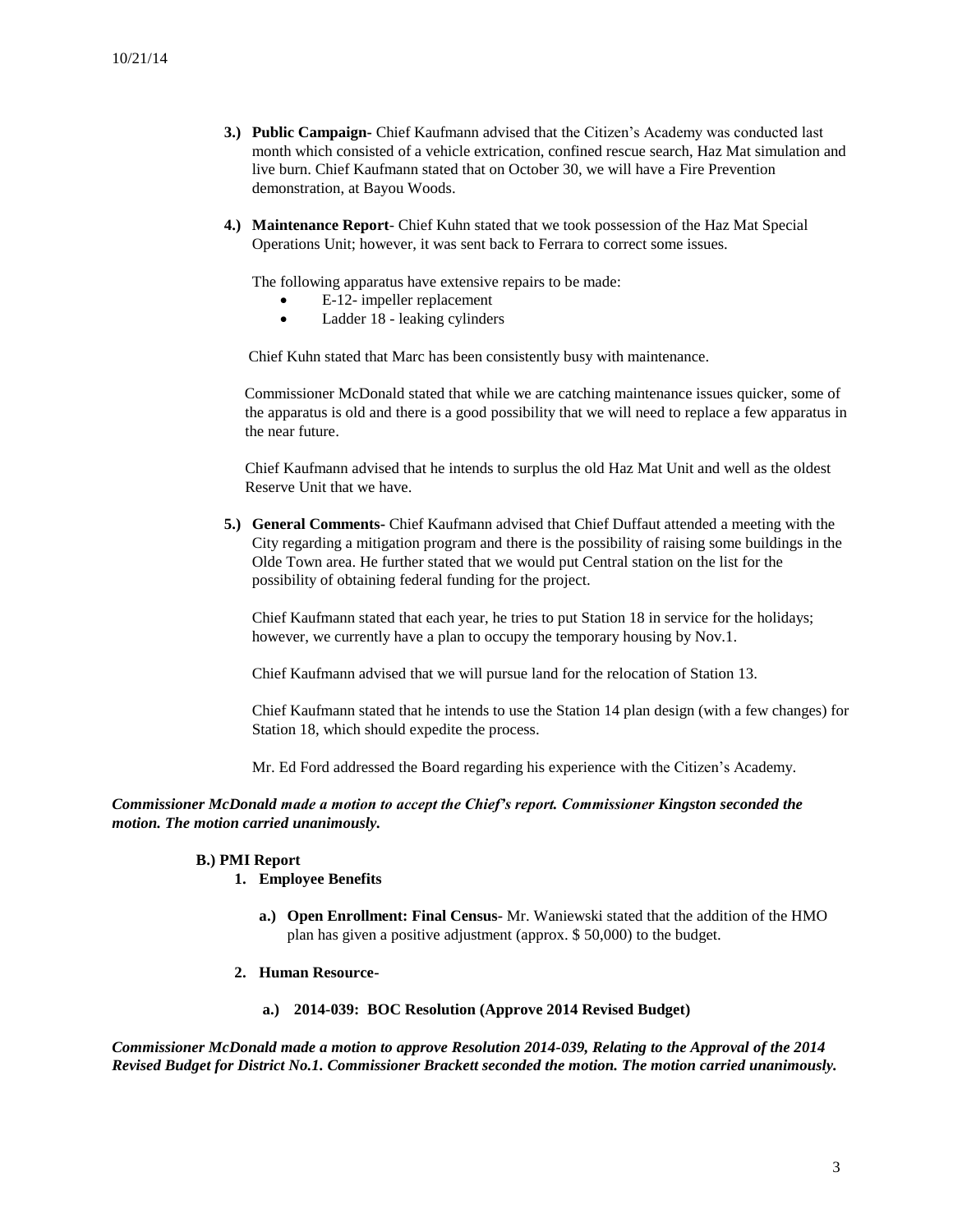## **b.) 2014-040: BOC Resolution (LWCC Workers Compensation Renewal)**

*Commissioner Risley made a motion to adopt Resolution 2014-040, Relating to the Renewal of Workers' Compensation Insurance Coverage for District No.1. Commissioner Brackett seconded the motion. The motion carried unanimously.*

- **c.) 2014-041: BOC Resolution (Parcel Fee) –** (approved above)
- **d.) 2014-042: BOC Resolution (CRC Agreement- Termination Notice)**

*Commissioner McDonald made a motion to adopt Resolution 2014-042, Relating to the Termination of Services with Cost Recovery Corp. for District No.1. Commissioner Risley seconded the motion.* 

> Commissioner Risley inquired as to whether it would be a new software program that we would be implementing. Chief Worchel stated the there are no up-front costs; the vendor gets a portion of what is collected.

*The motion carried unanimously.*

- **e.) 2014-043: BOC Resolution (Parcel Fee General Election) –** (approved above)
- **f.) 2014-044: BOC Resolution (Advertise 2015 Budget)**

*Commissioner McDonald made a motion to adopt Resolution 2014-044, Relating to the Advertisement of the 2015 Budget for District No.1 Commissioner Brackett seconded the motion. The motion carried unanimously.*

- **3. Payroll**
- **4. FRS (Firefighters Retirement System)**
- **5. VFIS Special Risk Insurance & LWCC**
	- **a.) LWCC- Renewal 11/01/2014 (.3% Increase)**
	- **b.) LWCC 2015 Projected Budget Savings: \$74,000**

*Commissioner Risley made a motion to accept the PMI report. Commissioner Brackett seconded the motion. The motion carried unanimously.*

**C) DiGiovanni & Associates, CPA's, L.L.C-** Mr. DiGiovanni discussed the financial report.

*Commissioner Brackett made a motion to accept the financial report. Commissioner Risley seconded the motion. The motion carried unanimously.*

- **D) Attorney's Report-**
	- **1.) Parcel Fee-** (discussed above)
	- **2.) RFP for Hand Tools & Equipment-** (Special BOC Meeting Oct. 27)
	- **3.) Airport Rd. Property-** Attorney Ingram reported that the Corps of Engineers is no longer requiring a wetlands determination. The next step is to appear before the Parish Council on